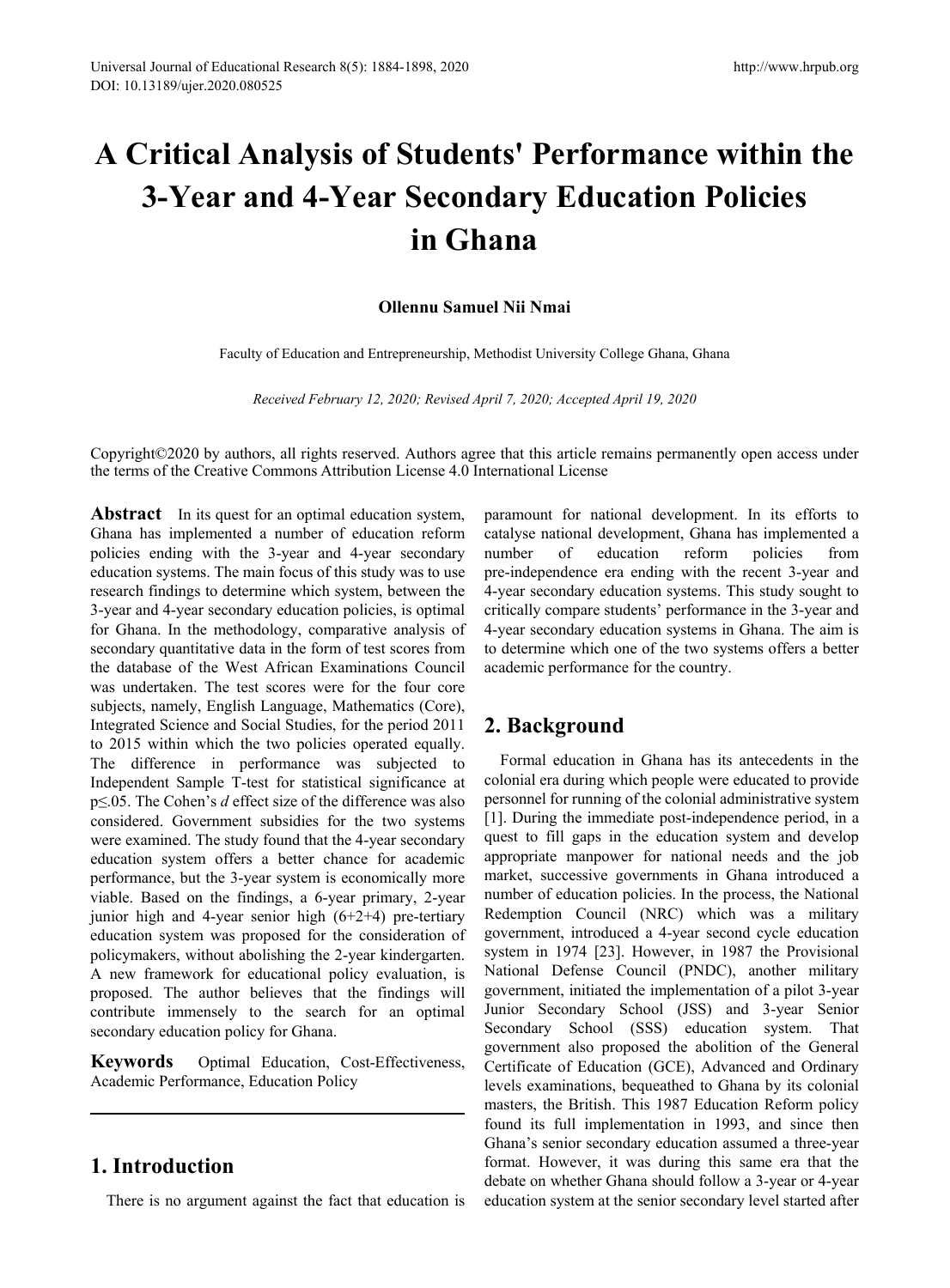the first batch of students performed abysmally at the external standardised examination. The debate gathered momentum in 2002 when the Government of the New Patriotic Party (NPP) constituted a committee to gather information and make recommendations on which system to follow [10]. The discourse reached its zenith in 2006 when the NPP government declared its intention to introduce a 4-year senior secondary schooling system. The reform was finally introduced in 2008 and the 4-year secondary education system was started without change in the syllabus or subject combinations. But when the National Democratic Congress (NDC) took over the reins of government in 2009, it reverted to the 3-year secondary system ([18], [16]). Thus, between 2010 and 2013, both systems ran concurrently until the 4-year system ended in 2013. In that year, the last batch of the 4-year students took their final examination together with the first cohort of the re-introduced 3-year system. This revision in policy deepened the divide between the protagonists of the two systems.

According to GhanaWeb [11], education in Ghana is considered reasonably high. The education system in Ghana has an eleven-year basic schooling which starts with two years of kindergarten, six years of primary school and three years of junior high school (JHS). After JHS, students may choose to go into different streams at senior high school (SHS). The SHS streams comprise General Education, Technical, Vocational and Agricultural programmes. JHS graduates could also follow Technical and Vocational Education Training (TVET) or enter into an apprenticeship scheme [11]. To enter into SHS, students are required to sit for the Basic Education Certificate Examination (BECE) which is administered at the end of basic schooling. BECE qualifies students to enter SHS of their choice through the medium of the Computer School Selection and Placement System (CSSPS). In SHS, students are required to study eight subjects made up of four compulsory core subjects, and four elective subjects. The four core subjects are English Language, Integrated Science, Mathematics (Core) and Social Studies. The four elective subjects are selected based on the programme of choice which are General Science, General Arts, Business, Home Economics, Agriculture, Technical and Visual Art.

Currently, the SHS course runs for three years, at the end of which a student sits for the West African Senior School Certificate Examination (WASSCE). With an aggregate grade of 36 or better (that is, aggregates between 6–36) including at least a credit (Grade C6) in each of the core subjects, students could gain admission into a university, polytechnic, teacher training college, nursing training college or some other tertiary educational institution. At the moment, Ghana boasts of ten (10) public universities, ninty-one (91) private ones scattered all over the country and eight (8) technical universities. In addition, there are a number of other tertiary institutions which include forty-seven (47) colleges of education for teacher training,

forty-six (46) degree nursing training institutions, twelve (12) chartered and professional institutions [17]. In fact, the growing number of universities and other tertiary educational institutions in Ghana does not only reflect the level of accessibility of education in the country, but also depicts the significant role Ghana plays in education in the West African region. This is substantiated by the presence of several students from countries within the sub-region in Ghanaian universities. The claim of high level of education might be the outcome of several education reform policies that Ghana has introduced.

### **3. Statement of the Problem**

The tracing of Ghana's education reform trajectory ends currently with the 3-year and 4-year secondary education systems. The problem which surfaces in that trace is that there does not seem to be concrete research findings upon which the reform policies were formulated and implemented. As such, the debate on which of the two education systems is optimal for Ghana appears to be done without comparison of empirical data obtained from research on the performance of students in the two systems.

Meanwhile, one cannot deny that both the 3-year and 4-year education systems have advantages and disadvantages. Some of the advantages of the 3-year system include the fact that more graduates could be produced within a short time to meet the manpower requirements of the job market. Secondly, in the opinion of protagonists such as the National Democratic Congress (NDC), the 3-year system is less expensive when compared to the 4-year [18]. Furthermore, the protagonists claimed that the 3-year system did not elongate the stress of handling a particular cohort of students, should they appear to be boisterous. However, its major setback is that it negatively impacts on the time-on-task factor in teaching and learning [7]. The 4-year system offers a better prospect for the time-on-task factor in teaching and learning [7]. These pros and cons arguments show that there is a problem to be investigated.

## **4. Objective of the Study**

This study had as its objective the critical comparison of secondary data in the form of test scores for the core subjects in the West African Senior School Certificate Examination (WASSCE) to determine where performance is higher between the 3-year and 4-year secondary education policies. The study also focused on which of the two policies is cost-effective and would bestow an optimal education system.

The aim of the study is to provide a quantitative research basis upon which policymakers could dwell to determine which of the two systems is better and would provide a stable secondary education system for Ghana.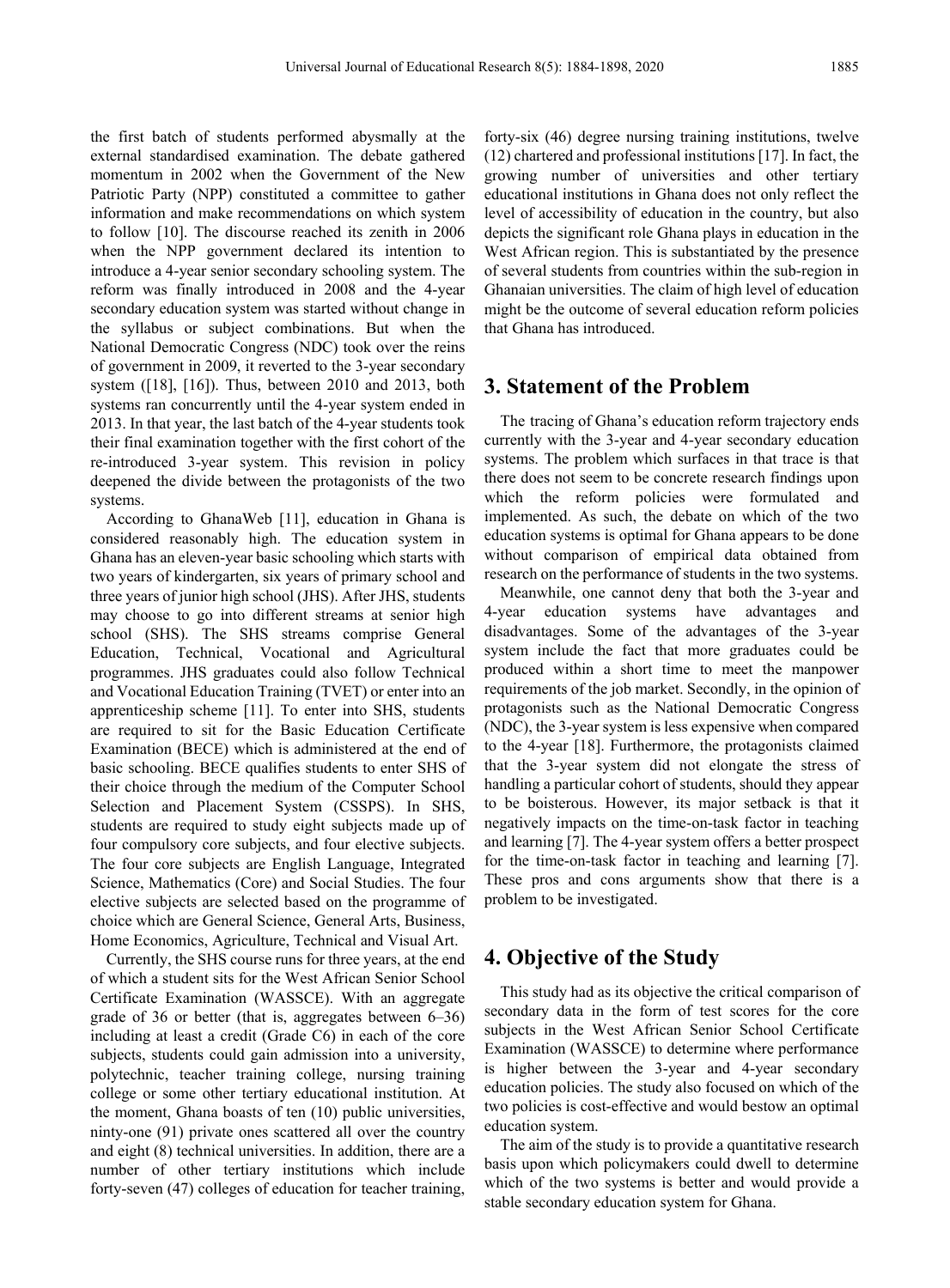# **5. Research Questions**

To achieve the objectives, the following research questions were raised for the study:

- 1. How comparable are candidates' performances in the 3-year and 4-year secondary education systems for the four core subjects – English Language, Mathematics, Integrated Science and Social Studies over a five year period  $(2011 – 2015)$ ?
- 2. What statistical significant difference is there between the performance of students of the 3-year and 4-year secondary education systems?
- 3. How cost-effective are the 3-year and 4-year secondary education policies?

# **6. Hypothesis**

In the determination of significant difference between the performances of students of the two systems, the following hypothesis was considered:

H<sub>0</sub>: The performances of candidates in the 3-year and 4-year system are the same.

**H1**: The performances of candidates in the 3-year system and 4-year are not the same.

The outcome of the test for statistical significance will determine whether we reject the null hypothesis or fail to reject it.

## **7. Literature Review**

According to Ruus et al. [24], educational reforms become of the essence when the curriculum and pedagogy turn obsolete and cease to meet the aspirations and socio-economic requirements of the country due to modernity and convergence of global demands. The scholars argued that in response to the phenomena of modernity and globalization, the aim, content and organisation of education are thoroughly changed, and curriculum reform is rapidly implemented. To substantiate this, Cheng [2] stated that to meet the challenge of globalization, economic transformation, and international competitions in the new century, there have been numerous educational reforms and initiatives in many countries in the Asia-Pacific Region and other parts of the world.

Ghana has not been spared the compulsions which are driven by technology and globalization in the contemporary era [15]. Neither has it been insulated from the rapid changes which have characterised modernity [14] and eventuated educational reforms. Like the Asia-Pacific countries, Ghana has implemented several educational reforms. Documentation of reforms in the history of formal education in Ghana covers both the pre- and post-independence eras [28]. One such reform introduced in 2007 elongated the SHS duration from three years to

four years, and this came into effect in 2008. Arguing in support of the 4-year secondary system, Djangmah and Akyeampong [7] stated that the 4-year system offers a better time-on-task factor for teaching and learning and gives ample opportunity to weaker students to catch up. The researchers further contended that the three-year senior secondary schooling impacted more negatively on the public-school children who were in the majority. They stated that as long as public schools remain inadequate in staffing quality and quantity, and also in teaching and learning resources, students who attend those schools will continue to be at a disadvantage. Though increasing the duration of the senior high school (SHS) will require additional resources, the researchers argued that it will allow extra time to correct the deficiencies in the reading and writing skills of the students. Djangmah and Akyeampong [7] emphasized that additional state resource utilised to improve the performance of the majority of Ghanaian children is money well spent to minimise inequality in access to educational opportunity. The duo suggested that as solutions, the authorities of the Ministry of Education at the time, should have pushed for a reduction in the standard of the WAEC examination to a level which the majority of pupils could cope with after three years in SHS or allowed high achievers to do SHS in three years while the majority did it in four years. Djangmah [8], however, agrees that expenditure in keeping the students in school for longer periods could be exorbitant, and employers may have to wait a little longer to make their selection of manpower.

Kale-Dery [13] reports that, in a similar argument in support of the 4-year system, Prof. J. A. Fletcher, Deputy Director of the School of Teacher Education of the University of Cape Coast, Ghana posited that the general low performance in Mathematics in Ghanaian secondary schools may be ascribable to the limited time allotted for the subject due to the shortness of the learning period precipitated by the 3-year secondary education system. Nonetheless, a fact that may reduce the potency of Fletcher's argument is that in the 2013 version of the Excellence Awards for top performing candidates of WASSCE in the West African sub-region given by WAEC, the first position was taken by a student who was a product of the 3-year system; while the second and third positions were picked by products of the 4-year system [13]. Students of both education systems took the examination at the same time in 2013. Kale-Dery [13] further reports that dwelling on the occurrence in which a 3-year product beat the 4-year products at the same examination, Mr. C. Aheto-Tsegah, the then Acting Director-General of the Ghana Education Service, argued that duration of schooling was neither here nor there as far as good academic performance was concerned. Instead, it depends on provision of good teaching materials and a conducive atmosphere for learning.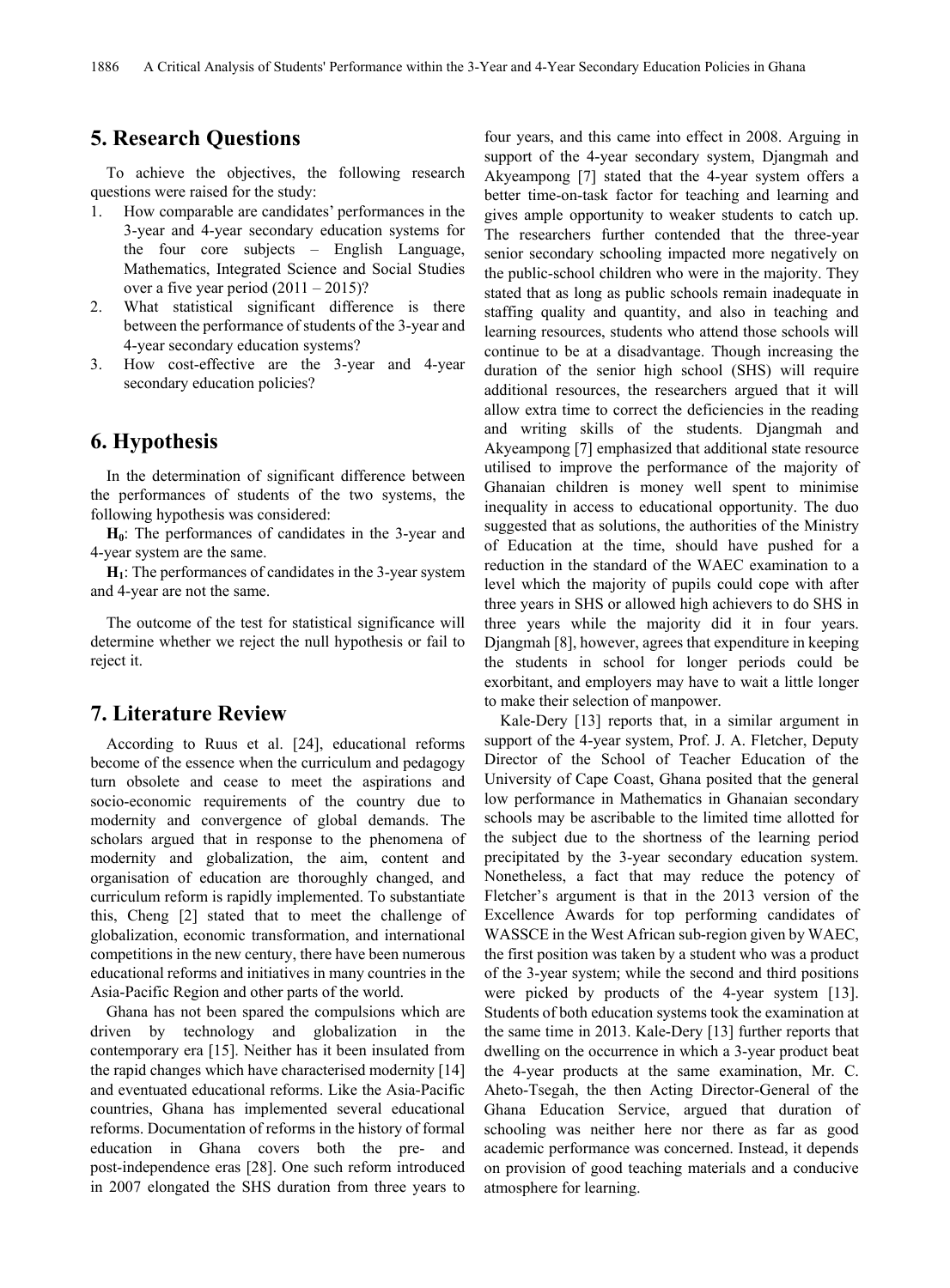In a compromise stance, Yankah [27] argued for a concurrent implementation of the 3-year and 4-year secondary education policies to address challenges faced by the less-endowed schools. The scholar stated that lessons learnt from the implementation of the two regimes show that while the well-endowed schools performed better in the 3-year cycle, the less-endowed ones did poorly. He said that the less-endowed ones performed relatively well under the 4-year cycle. In calling for a side-by-side implementation of the two regimes, Yankah [27] opined that the well-endowed schools should not be denied the option of pursuing a 3-year cycle; neither should the less-endowed ones be refused the chance to opt for a 4-year term. The researcher asserted that examination malpractices were higher during the final examination written at the end of the 3-year term compared to the 4-year. He attributed this occurrence to the stress and anxiety arising from inadequacy of time that students require for study and preparation for the examination. In his conclusion, Yankah [27] advocated for the implementation of a dual system which would ensure that students who can make it in three years do so, while the others, especially those from the less advantaged schools, venture theirs in four years. The discussant said by doing so, a flexible system would be created where those who stood disadvantaged would not be in an unfair competition with others who might be better placed. He conceded however, that the implementation of the dual system would require an enlargement of the capacity of the senior high schools in terms of infrastructure, teaching-learning materials and personnel.

Regarding what an optimal education system is, Glewwe and Muralidhara [12] posited that given the tight fiscal constraints under which governments of developing countries operate, a key issue for them is to identify the most cost-effective ways of achieving positive education, and to identify the policies that are less cost-effective for possible abolishment. The researchers argued that an educated populace is necessary– though not necessarily sufficient– for long-term economic growth and, more generally, a high standard of living. Additionally, they stated that there is ample evidence that in many developing countries children learn much less than the goals set out in the official curriculum. However, there is the need for children to acquire the human capital that their schooling should provide. In support of the cost-effective factor, Covey [5] asserted that one factor which can quickly bring down a company is poor cost management and also, the viability or success of any enterprise has a very strong correlation with managing and reducing cost. Thus, it is important to keep an eye on cost when formulating an education policy, be it for a 3-year or 4-year duration.

There is no gainsaying the claim that education is paramount to the creation of a sound knowledge base and training of essential human resources required for

socio-economic advancement and development of a nation. A country's educational system is therefore the critical link that enables the development of human capital to adapt to existing science and technology, and to develop new solutions for local developmental challenges [20]. As such, the prevailing global climate provides motivation for dynamic reaction to the needs of change in education. In the framework of globalization, the easiest way to implement reforms is to borrow the solutions that have been developed and implemented in other countries [9]. However, Eisenschmidt and Niglas [9] posited that the introduction of borrowed reforms tend to be rather unsuccessful in processes where there are many partners involved. This is more so when the various aspects of the context, including the social as well as the cultural background and traditions of the particular country have not been taken into account. The scholars opined that it would be more meaningful if the decisions to formulate policies for educational reforms were based on wide consultation and findings of systematic research activities. The drive for generating empirical data from a systematic research to facilitate consultations on whether the secondary education system of Ghana should last for three or four years is what provides the impetus for this study.

### **8. Research Methodology**

The study was a descriptive research which employed a quantitative approach involving a comparative analysis in a cross-sectional design. The comparative analysis was employed to identify differences in performance between the two education systems under investigation, that is, the 3-year and 4-year secondary education systems. The population was made of all students who registered for WASSCE from 2011 to 2015 in Ghana. This period was selected because within it the two policies were operated for equal number of years. The sample was made of candidates who actually sat for the English Language, Integrated Science, Mathematics (Core), and Social Studies tests in Ghana. The choice of these subjects was informed by the fact that they were compulsory, and therefore common to all students of the period in question. It is also noteworthy that during that period, the curriculum and scheme of subject selection and examination were not changed. Therefore, the two groups derived for the period 2011–2015 received the same treatment.

During the data analysis, the variances in performance were tested for statistical significance at p≤.05 using Independent Sample T-tests. The effect size of the difference in performance was determined using Cohen's *d* values.

To compare the cost of running the two systems, a comparative analysis of figures for government subsidy for senior high schools for the period was undertaken.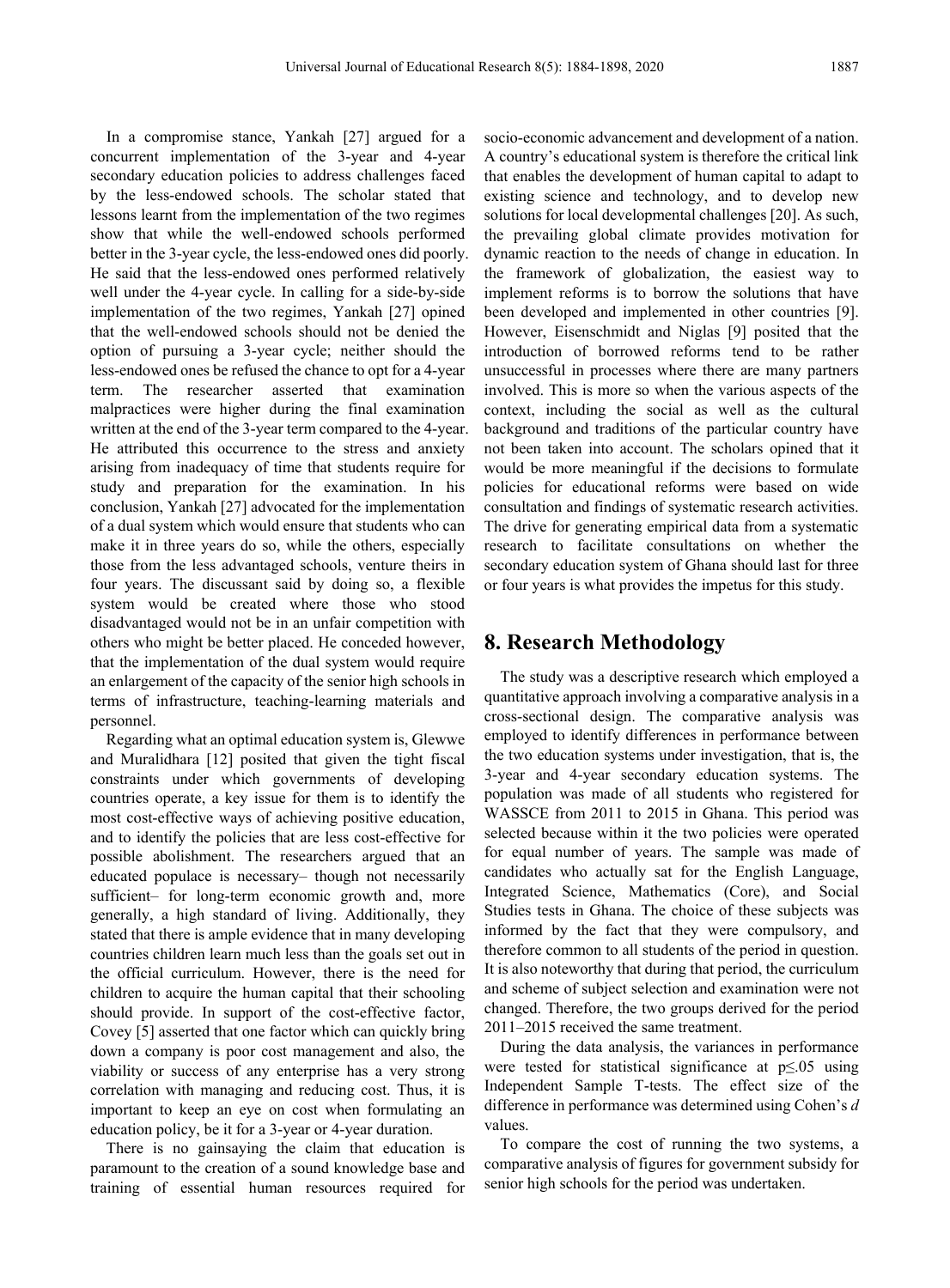# **9. Quantitative Data Collection**

The quantitative data used for the study was secondary data in the form of test scores obtained from the database of the West African Examinations Council (WAEC) which is the body mandated to conduct WASSCE. The statistics obtained include:

- 1. the education system in operation in a particular year;
- 2. the candidature– separated for male and female testees;
- 3. the test scores– highest score, mode, mean and standard deviation;
- 4. the pass rate– Grades A1–C6 cumulated;
- 5. the number of candidates qualifying for the Excellence Award presented by WAEC.

It is important to mention that in 2013, both cohorts of the 3-year and 4-year systems wrote the same papers of WASSCE together. Thus, the only difference between the two cohorts is the duration of instruction. This makes 2013 a unique year for WASSCE and a kind of control for the study.

# **10. Results Presentation**

#### **10.1. Test Scores Related Data**

The collections of the quantitative data are tabulated in **Table 1** for English Language, **Table 2** for Mathematics (Core); **Table 3** for Integrated Science; and **Table 4** for Social Studies.

| Year                    |                      | 2011    | 2012    | 2013    | 2013    | 2014      | 2015    |
|-------------------------|----------------------|---------|---------|---------|---------|-----------|---------|
| <b>Education System</b> |                      | 4-year  | 4-year  | 4-year  | 3-year  | $3$ -year | 3-year  |
|                         | Male                 | 81,470  | 95,203  | 114,615 | 106,231 | 126,920   | 139,868 |
| Candidature             | Female               | 67,334  | 79,253  | 97,221  | 91,675  | 115,243   | 128,944 |
|                         | Total                | 148,804 | 174,456 | 211,836 | 197,906 | 242,163   | 268,812 |
|                         | <b>Highest Score</b> | 84      | 84      | 83      | 82      | 78        | 81      |
|                         | Mode Score           | 45      | 46      | 43      | 43      | 38        | 40      |
| <b>Scores</b>           | Mean Score           | 43.60   | 44.37   | 42.82   | 41.86   | 38.33     | 39.46   |
|                         | Std. Dev.            | 9.66    | 10.36   | 8.96    | 9.02    | 9.38      | 9.73    |
| <b>Pass Rate</b>        | Frequency            | 112,653 | 118,927 | 142,890 | 124,669 | 108,638   | 133,973 |
| $(A1 - C6)$             | Percentage           | 77.71   | 68.17   | 67.45   | 62.99   | 44.86     | 49.84   |

Table 1. Quantitative Data for English Language

**Table 2.** Quantitative Data for Mathematics (Core)

| Year                    |                      | 2011    | 2012    | 2013    | 2013    | 2014    | 2015      |
|-------------------------|----------------------|---------|---------|---------|---------|---------|-----------|
| <b>Education System</b> |                      | 4-year  | 4-year  | 4-year  | 3-year  | 3-year  | $3$ -year |
|                         | Male                 | 81,431  | 95,188  | 114,595 | 106,206 | 126,884 | 139,839   |
| Candidature             | Female               | 67,326  | 79,240  | 97,214  | 91,660  | 115,226 | 128,929   |
|                         | Total                | 148,757 | 174,428 | 211,809 | 197,866 | 242,110 | 268,768   |
|                         | <b>Highest Score</b> | 99      | 99      | 99      | 99      | 99      | 99        |
|                         | Mode Score           | 34      | 36      | 31      | 31      | 26      | 18        |
| <b>Score</b>            | Mean Score           | 37.86   | 40.17   | 35.54   | 33.75   | 33.72   | 29.27     |
|                         | Std. Dev.            | 15.82   | 16.46   | 15.18   | 14.52   | 14.88   | 14.28     |
| <b>Pass Rate</b>        | Frequency            | 64,986  | 86,742  | 82,086  | 67,079  | 77,882  | 64,264    |
| $(A1 - C6)$             | Percentage           | 43.69   | 49.73   | 38.75   | 33.90   | 32.17   | 23.91     |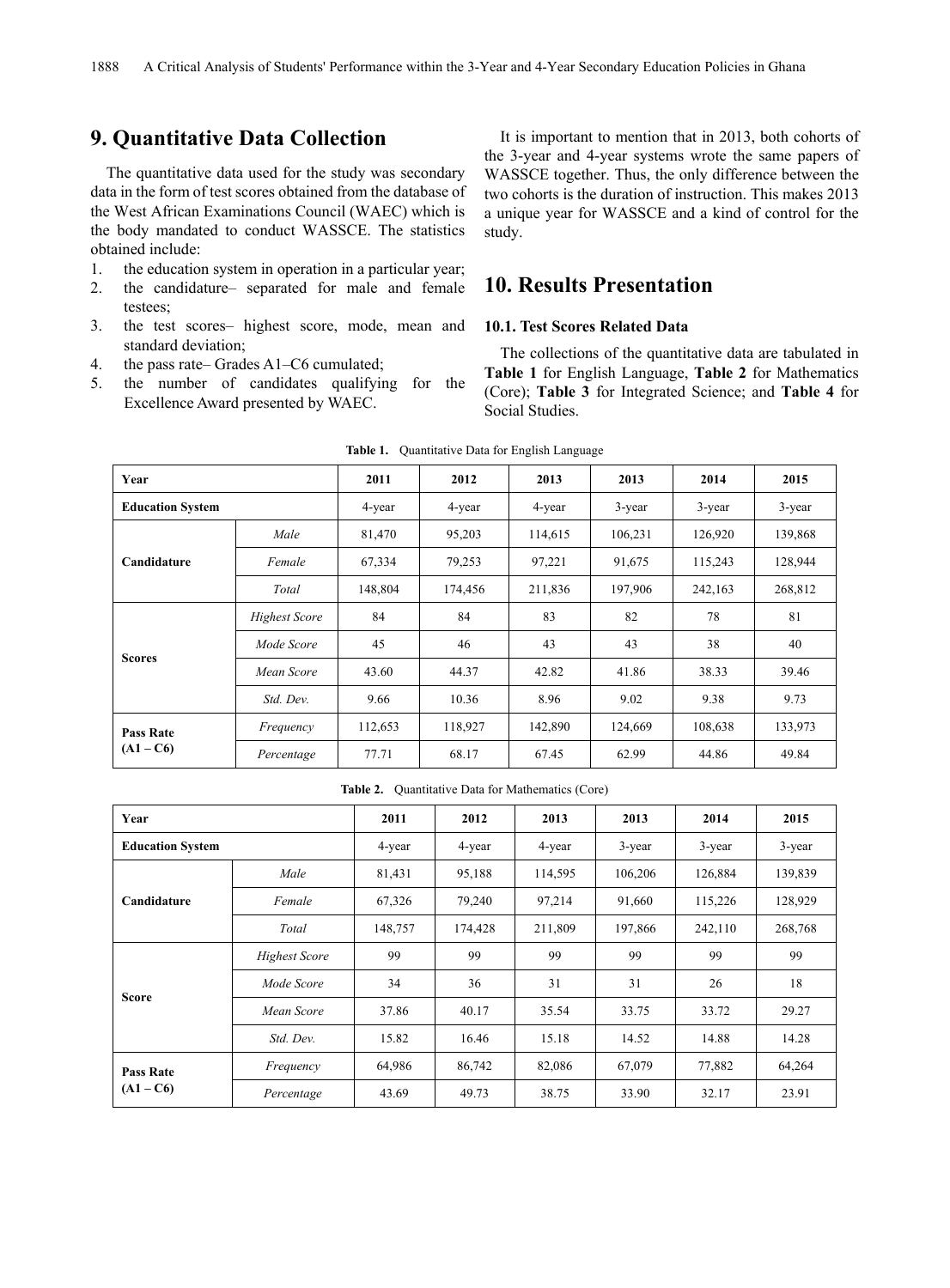| Year                    |                      | 2011    | 2012    | 2013    | 2013      | 2014    | 2015    |
|-------------------------|----------------------|---------|---------|---------|-----------|---------|---------|
| <b>Education System</b> |                      | 4-year  | 4-year  | 4-year  | $3$ -year | 3-year  | 3-year  |
|                         | Male                 | 81,432  | 95,188  | 114,595 | 106,206   | 126,884 | 139,836 |
| Candidature             | Female               | 67,326  | 79,240  | 97,214  | 91,660    | 115,226 | 128,929 |
|                         | Total                | 148,758 | 174,428 | 211,809 | 197,866   | 242,110 | 268,765 |
|                         | <b>Highest Score</b> | 95      | 95      | 94      | 93        | 92      | 91      |
|                         | Mode Score           | 43      | 46      | 40      | 38        | 29      | 26      |
| <b>Score</b>            | Mean Score           | 45.37   | 46.76   | 43.98   | 41.71     | 34.16   | 33.10   |
|                         | Std. Dev.            | 14.08   | 13.59   | 14.57   | 14.37     | 13.24   | 13.72   |
| <b>Pass Rate</b>        | Frequency            | 62,301  | 98,679  | 111,803 | 90,836    | 68,970  | 62,374  |
| $(A1 - C6)$             | Percentage           | 41.88   | 56.57   | 52.78   | 45.91     | 28.49   | 23.21   |

**Table 3.** Quantitative Data for Integrated Science

**Table 4.** Quantitative Data for Social Studies

| Year                    |                      | 2011    | 2012    | 2013    | 2013      | 2014    | 2015      |
|-------------------------|----------------------|---------|---------|---------|-----------|---------|-----------|
| <b>Education System</b> |                      | 4-year  | 4-year  | 4-year  | $3$ -year | 3-year  | $3$ -year |
|                         | Male                 | 81,471  | 95,205  | 114,615 | 106,233   | 126,920 | 139,868   |
| Candidature             | Female               | 67,334  | 79,256  | 97,220  | 91,677    | 115,243 | 128,944   |
|                         | Total                | 148,805 | 174,461 | 211,835 | 197,910   | 242,163 | 268,812   |
|                         | <b>Highest Score</b> | 93      | 94      | 91      | 91        | 93      | 88        |
|                         | Mode Score           | 67      | 68      | 66      | 60        | 48      | 46        |
| <b>Score</b>            | Mean Score           | 61.33   | 62.98   | 59.68   | 55.94     | 48.05   | 45.26     |
|                         | Std. Dev.            | 12.08   | 11.70   | 12.45   | 12.53     | 13.91   | 13.82     |
| <b>Pass Rate</b>        | Frequency            | 121,974 | 151,978 | 175,556 | 155,701   | 137,710 | 137,832   |
| $(A1 - C6)$             | Percentage           | 81.97   | 87.11   | 82.87   | 78.67     | 56.87   | 51.27     |

| Table 5.<br>Quantitative Data for Excellence Award |  |
|----------------------------------------------------|--|
|----------------------------------------------------|--|

|                         | Year                    | 2011   | 2012   | 2013   | 2013   | 2014   | 2015      |
|-------------------------|-------------------------|--------|--------|--------|--------|--------|-----------|
|                         | <b>Education System</b> | 4-year | 4-year | 4-year | 3-year | 3-year | $3$ -year |
| <b>Excellence Award</b> | Frequency               | 84     | 529    | 96     | 55     | 62     | 112       |
|                         | Percentage              | 0.06   | 0.30   | 0.05   | 0.03   | 0.03   | 0.04      |

From **Table 1**, the mean percentage scores of the 4-year students for the period under consideration were better than those of the 3-year in English Language. Though the mean score for the 4-year dipped in 2013, it was still better than that of the 3-year for the same year. **Table 2** also shows that the mean percentage scores of the 4-year students were again better than those of the 3-year in Mathematics (Core). Nonetheless, the 4-year cohort showed a fluctuating trend while the 3-year group showed a declining trend in performance. The trends for Integrated Science and Social Studies are the same as that for Mathematics as depicted in **Table 3** and **Table 4.**

From **Table 5**, data for those qualifying for the award within the era of the 4-year system showed a fluctuating trend, while those of the 3-year had an increasing trend. However, the total number of students who were qualified for the excellence award within the era of the 4-year system surpassed that of those who were qualified during the period of the 3-year system.

#### **10.2. Data on Running Cost of the Two Education Systems**

To ascertain the cost effectiveness of the two systems, the annual government subsidies for support of the senior high schools were obtained. The figures were obtained from the Ministry of Education (MOE) of Ghana for the period 2011 – 2015, and are presented in **Table 6** below: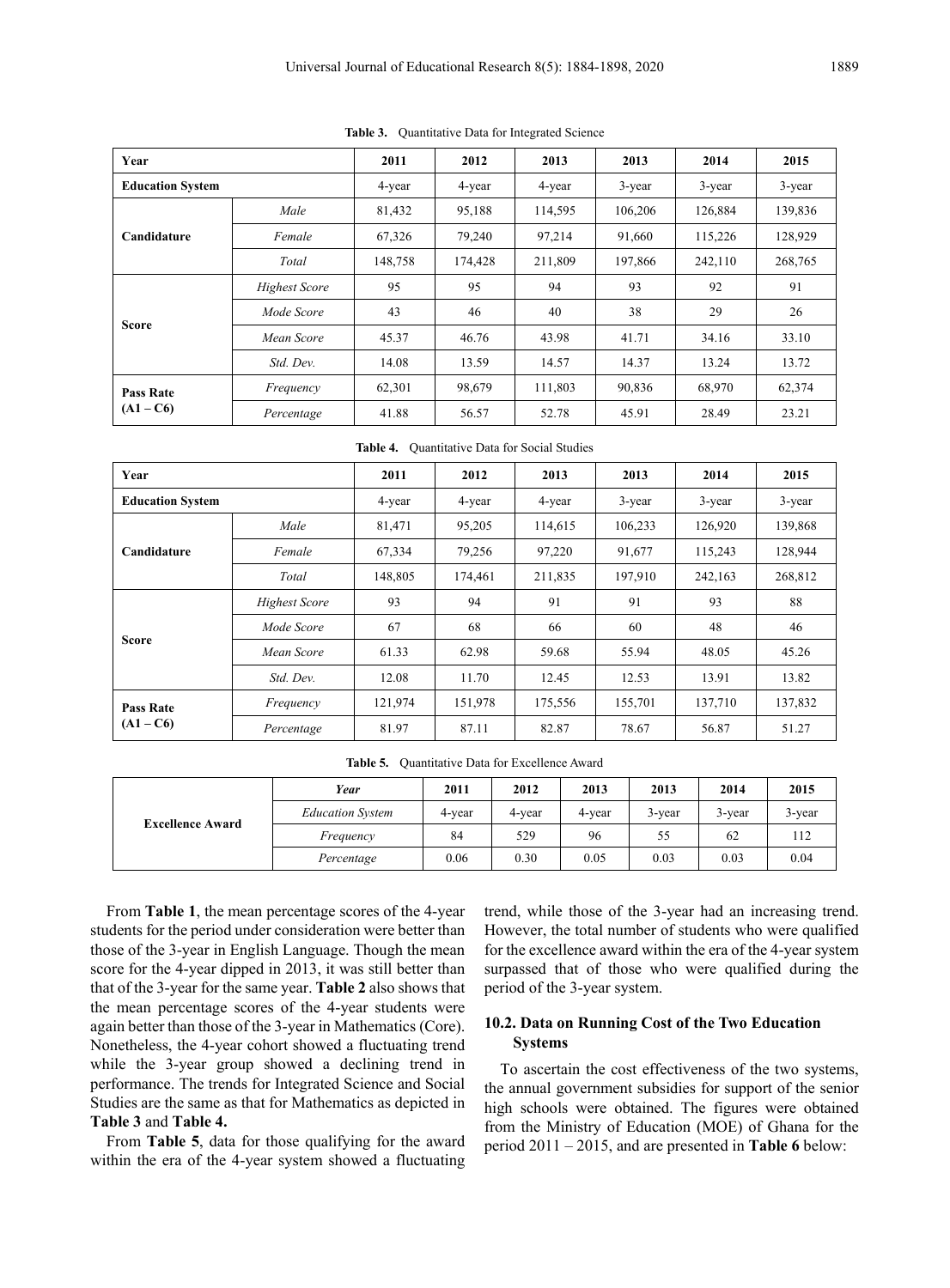| Year | <b>Education System</b> | Candidature         | Amount (GHC)              |
|------|-------------------------|---------------------|---------------------------|
| 2011 | 4-year                  | 148,804             | 30,000,000.00             |
| 2012 | 4-year                  | 174.456             | 41,931,957.00             |
|      |                         | $4$ -year = 211,835 | $4$ -year = 43,493,960.28 |
| 2013 | 4-year $&$ 3-year       | $3$ -year = 197,911 | $3$ -year = 40,635,084.72 |
|      |                         | Total = $409,746$   | Total = $84,129,045.00$   |
| 2014 | $3$ -year               | 242,163             | 67,050,218.10             |
| 2015 | 3-year                  | 268,812             | 66,129,045.00             |

**Table 6.** Government Remittance to SHSs

The figure for 2013 was given as a bulk amount of GHC<sup>84</sup>,129,045.00 for the total number of students for both the 3-year and 4-year systems, that is, 409,746. To obtain the separate figures for the two systems, simple ratio was used. From the figures in **Table 6**, expenditure of government, in terms of subsidy to secondary schools for the period under investigation, showed an increasing trend for the 4-year system, and a generally decreasing trend for the 3-year system.

# **11. Deductions from the Tables**

An attempt is now made to glean for further information from figures in **Tables 1, 2, 3, 4** and **5** above.

#### **11.1. Education System**

From **Tables 1** to **5**, it is clear that the education systems in operation were the 4-year for the period 2011 to 2013 and the 3-year for 2013 to 2015. In 2013, there was an overlap and both cohorts took the final examination at the same time. Year 2013 therefore served as a kind of common ground for the comparison of performance of the two groups.

#### **11.2. Candidature**

The candidature figures were for those who actually sat for the tests. Those who registered for the examination but were absent for whatever reason, were not included in the figures. It may be observed from the tables that the candidatures of the males were higher than those of the females in all the subjects across all the years.

#### **11.3. Test Scores**

The averages of the highest scores for each of the systems are presented in **Table 7**.

Judging from the figures in **Table 7** it is obvious that the averages of the highest scores obtained by candidates during the period under review, were higher for the 4-year system than the 3-year. If these were to be used as a measure of performance, then one could postulate that the

general performance in the 4-year system was better than that of the 3-year. Similarly, the trend for the mode scores followed that of the highest scores, in that, those for the 4-year system were higher than those for the 3-year as shown in **Table 8**.

**Table 7.** Averages of the Highest Scores

| Subject                   | 4-Year | 3-Year |
|---------------------------|--------|--------|
| English Language          | 83.67  | 80.33  |
| Mathematics               | 99.00  | 99.00  |
| <b>Integrated Science</b> | 94.67  | 92.00  |
| <b>Social Studies</b>     | 92.67  | 90.67  |

**Table 8.** Averages of the Modes

| Subject                   | 4-Year | 3-Year |
|---------------------------|--------|--------|
| English Language          | 44.67  | 40.33  |
| Mathematics               | 33.67  | 25.00  |
| <b>Integrated Science</b> | 43.00  | 31.00  |
| <b>Social Studies</b>     | 67.00  | 51.33  |

In **Table 9**, the averages of the mean scores are given and they present a similitude of the highest scores and modes.

**Table 9.** Averages of the Mean Scores

| Subject                   | 4-Year | 3-Year |
|---------------------------|--------|--------|
| English Language          | 43.60  | 39.88  |
| Mathematics               | 37.86  | 32.25  |
| <b>Integrated Science</b> | 45.37  | 36.32  |
| Social Studies            | 61.33  | 49 75  |

**Table 10.** Averages of the Standard Deviation

| Subject                   | 4-Year | 3-Year |
|---------------------------|--------|--------|
| English Language          | 9.66   | 9.38   |
| Mathematics               | 15.82  | 14.56  |
| <b>Integrated Science</b> | 14.08  | 13.78  |
| Social Studies            | 12.07  | 13.42  |

The standard deviation gives an indication of the spread from the mean score and it was highest in Mathematics (Core), followed by Integrated Science and lowest in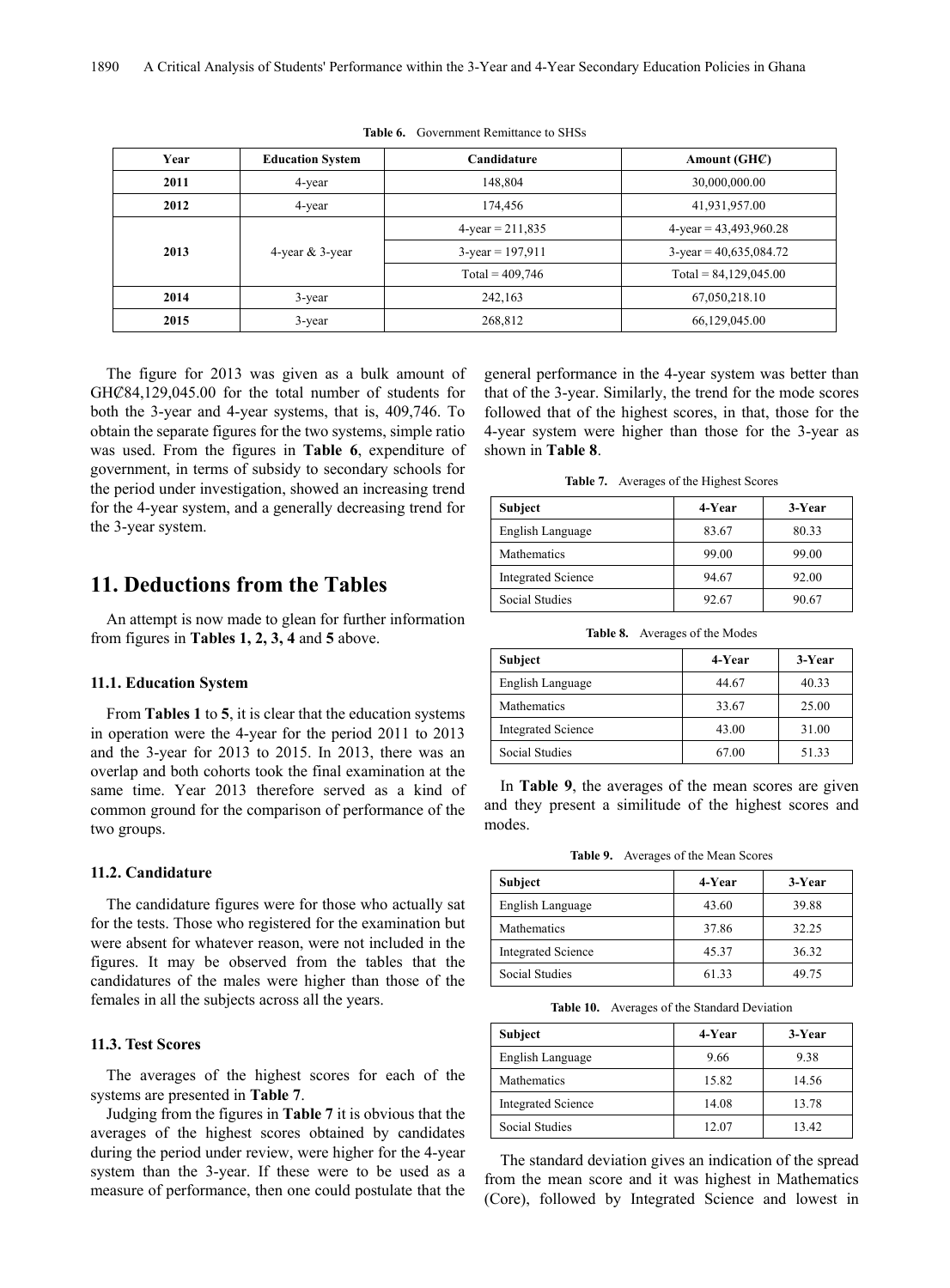English Language, with Social Studies taking a leap over English Language. The averages for the two systems are given in **Table 10.**

From **Table 10**, one can judge that the difference between the high performers and the low achievers was least in English Language for both the 4-year and 3-year systems, though that of the 4-year was slightly higher for that subject. Mathematics presented the highest difference between the extreme-end performers for both the 4-year and 3-year, with the 4-year being higher than the 3-year system. This was confirmed by the statistics of the best highest score occurring in Mathematics and the worst mode score also in the same subject for both systems. The results also showed that with more time, the disparity between the high achievers and the low performers may increase since the standard deviations are generally higher in the 4-year system than the 3-year. The implication therefore is that with increased number of years in school, the good students may widen the gap between them and the low achievers. Thus, the perceived levelling effect of duration in schooling by the 4-year system proponents may not be the case, especially, for performance in Mathematics.

#### **11.4. Pass Rate in Subject**

The pass rate was determined as a percentage of those who obtained credit grades, i.e. Grades A1 to C6, against the total candidature for a subject. For the purpose of comparison, the average pass rates are tabulated in **Table 11**.

From **Table 11**, the averages of the pass rates for Social Studies were highest for both systems and lowest for Mathematics, again for both systems. The status from the figures in the table showed that the pass rate in the 4-year system was better than that of the 3-year system for all the subjects under consideration. This means that more

candidates qualified for tertiary education in Ghana during the era of the 4-year than the 3-year system.

**Table 11.** Averages of the Pass Rates (%)

| Subject                   | 4-Year | 3-Year |
|---------------------------|--------|--------|
| English Language          | 71.11  | 52.56  |
| Mathematics               | 44.06  | 29.99  |
| <b>Integrated Science</b> | 50.41  | 32.54  |
| Social Studies            | 83.98  | 62.27  |

# **11.5. Excellence Award**

The Excellence Award, as stated earlier, is given by WAEC to the first three best performing candidates at WASSCE in the Anglophone West African sub-region. For candidates to qualify for this award, they must obtain Grade A1 in all the eight subjects taken at the examination. Thus, the general performance in a year at the examination for any of the education systems will definitely have a direct correlation with the number of candidates who qualify for the Award. This number can therefore be relied upon to judge and compare performance since this statistic is a conglomerate of data from all the subjects under consideration. The figures for the statistic are presented in **Table 12**.

The calculated average of percentages qualifying for the Excellence Award was 0.14% for the 4-year, and then 0.03% for the 3-year, within the periods that each system operated. By these statistics, the academic performance of the 3-year system was lower than that of the 4-year. However, information from WAEC indicates that in 2013, though more students from the 4-year system qualified for the award, the overall best performing candidate for the year came from the 3-year cohort.

**Table 12.** Figures for Excellence Award

| Year                    |            | 2011   | 2012   | 2013   | 2013   | 2014   | 2015   |
|-------------------------|------------|--------|--------|--------|--------|--------|--------|
| <b>Education System</b> |            | 4-year | 4-year | 4-year | 3-year | 3-year | 3-year |
| <b>Excellence Award</b> | Frequency  | 84     | 529    | 96     | 55     | 62     | 112    |
|                         | Percentage | 0.06   | 0.30   | 0.05   | 0.03   | 0.03   | 0.04   |
|                         | Average    |        | 0.14   |        |        | 0.03   |        |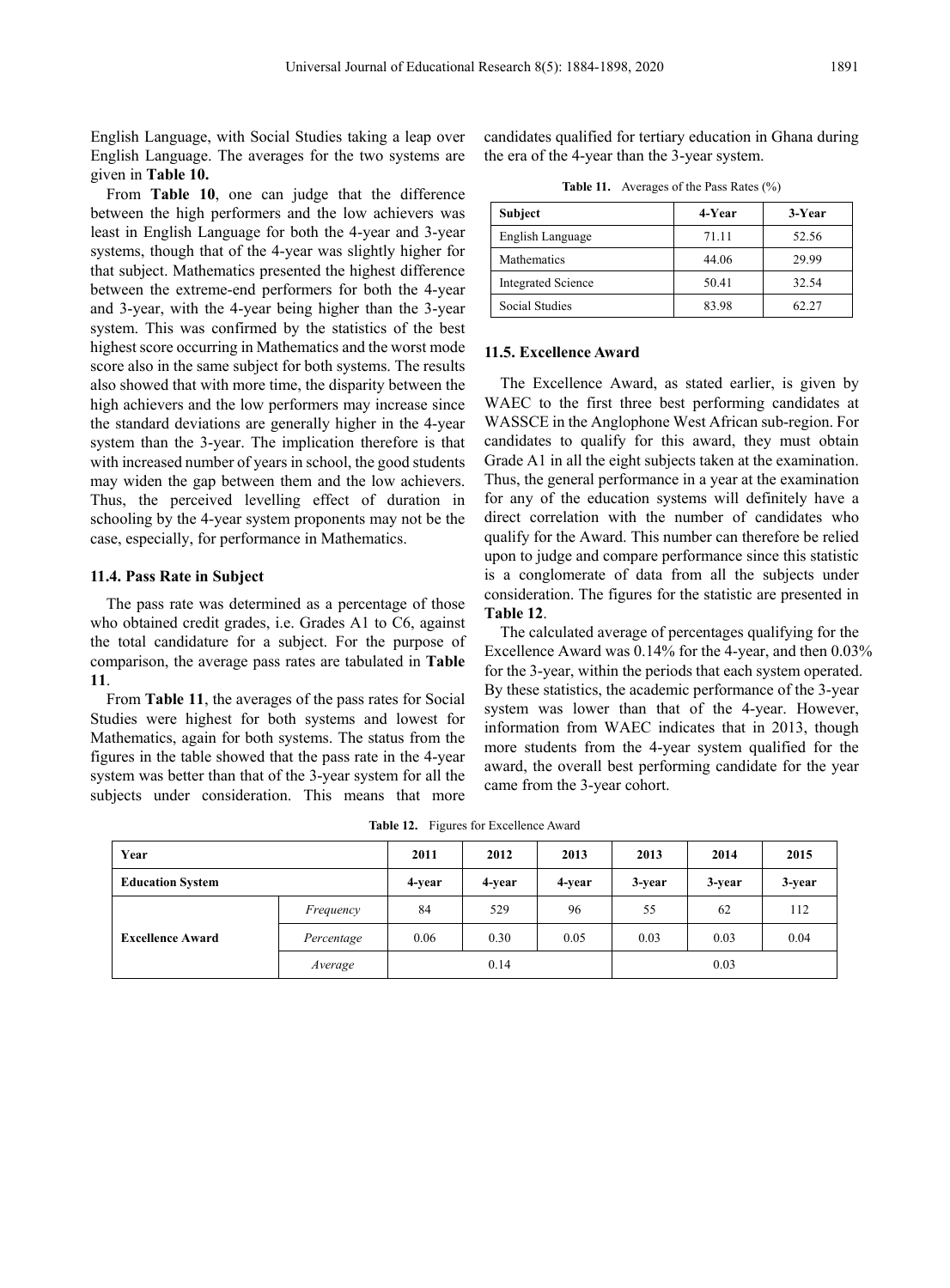#### **11.6. Grand Pass Rate for Tertiary Education**

In Ghana, qualification for tertiary education is determined mainly by passes at WASSCE. Specifically, a candidate must obtain Grades A1 to C6 in six subjects at WASSCE to qualify. The combination of the passes must of necessity be in three core subjects, that is, English Language, Mathematics (Core) and Integrated Science or Social Studies, and three elective subjects. This works out to an aggregate of 36 or better (i.e. Aggregate 6–36).

Apart from using these criteria as qualification for admission into tertiary institutions, the outcomes were used as a barometer for measuring general performance and also used to determine whether standard of education was improving or declining over the years. Thus, figures from this barometer over the period under review give a

reasonable indication of the trajectory of academic performance, and hence, the reference to it as the Grand Pass Rate. **Table 13** gives the Grand Pass Rates for qualification into tertiary education over the period under investigation.

**Table 13** shows that the Grand Pass Rates of the 4-year system were higher than those of the 3-year. This gives an indication that performance in the 4-year system was better than that of the 3-year. It further goes to suggest that more candidates qualified to undertake tertiary educational programmes during the 4-year era than what obtained in the 3-year era.

**Figure 1** gives a graphical representation of the Grand Pass Rate trends of the two systems.

| Year | System    | <b>Entry Figure</b> | Absentee | No. Sat | Pass Rate Frequency (A1-C6) | Pass Rate Percentage (A1-C6) |
|------|-----------|---------------------|----------|---------|-----------------------------|------------------------------|
| 2011 | 4-year    | 148,805             | 426      | 148,379 | 56,643                      | 38.17                        |
| 2012 | 4-year    | 174,461             | 610      | 173,851 | 73,307                      | 42.17                        |
| 2013 | 4-year    | 211,835             | 1.184    | 210,651 | 66.344                      | 31.49                        |
| 2013 | $3$ -year | 197,911             | 1,096    | 196,815 | 52,353                      | 26.60                        |
| 2014 | $3$ -year | 242,159             | 1,635    | 240,524 | 68,474                      | 28.47                        |
| 2015 | $3$ -year | 268,812             | 1,118    | 267,694 | 45,070                      | 16.84                        |

**Table 13.** Grand Pass Rate for Tertiary Education



**Figure 1.** Trends of Grand Pass Rate for Tertiary Education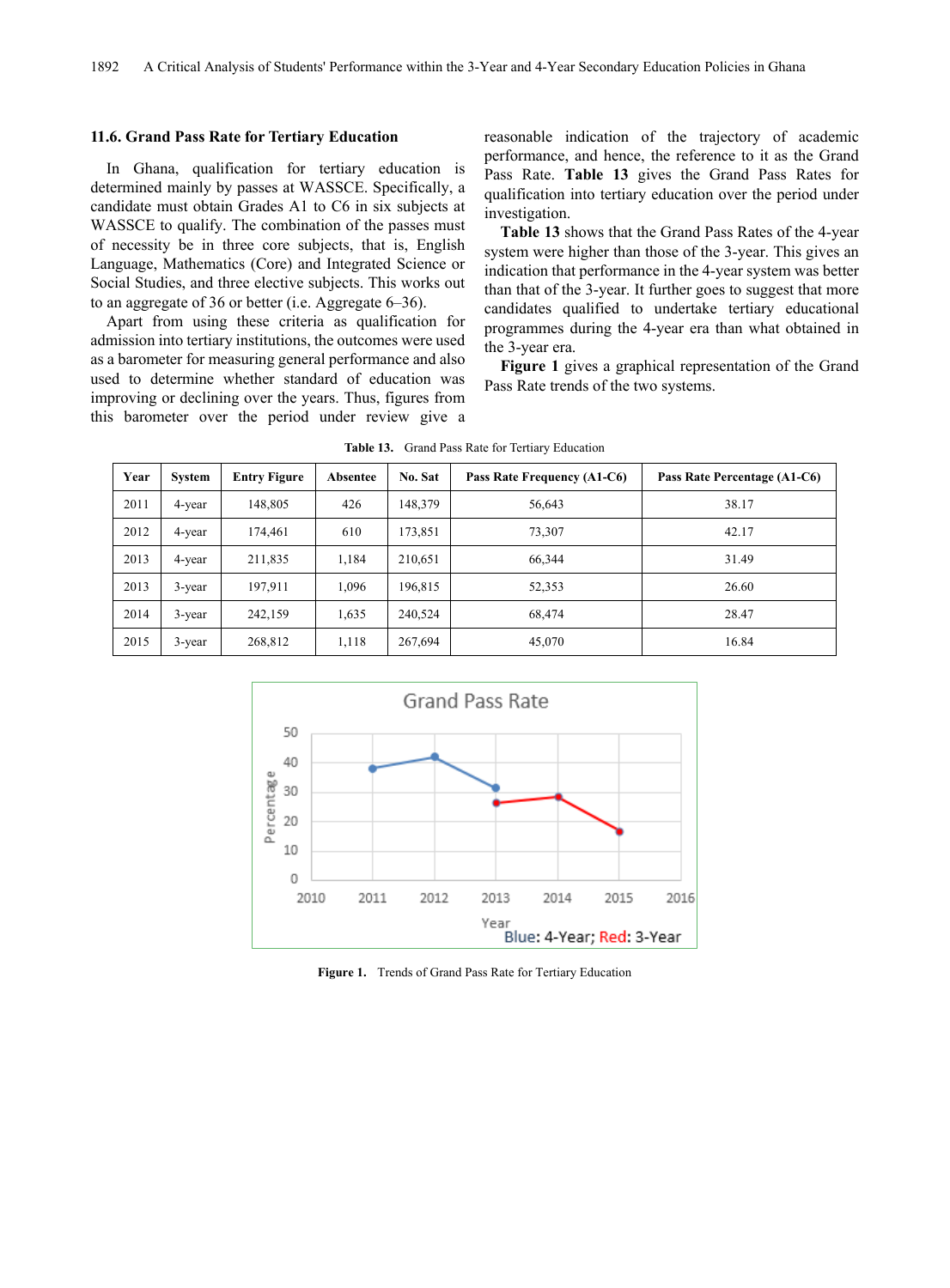#### **11.7. Results of Test for Significance in Variance of Performance**

In order to ensure that the variances in the observed test scores were not spurious, statistical tests were performed on the mean scores. The outcome of the test is presented below.

#### 11.7.1. Independent Samples T-Test

Independent Samples T-Test was conducted to compare the mean scores of candidates in English Language, Mathematics (Core), Integrated Science, and Social Studies for the 3-year and 4-year secondary education systems. The results of the analysis are presented in **Table 14** and **Table 15.**

**Table 14.** Group Statistics for the 3-year (2013, 2014 and 2015) and 4-Year (2011, 2012, and 2013) Education Systems

| <b>Subjects</b>              | <b>Education System</b> | N | М     | <b>SD</b> |
|------------------------------|-------------------------|---|-------|-----------|
|                              | 3-year                  | 3 | 39.88 | 1.8       |
| English language             | 4-year                  | 3 | 43.6  | 0.77      |
| <b>Mathematics</b><br>(core) | 3-year                  | 3 | 32.4  | 2.3       |
|                              | 4-year                  | 3 | 37.85 | 2.32      |
| <b>Integrated Science</b>    | 3-year                  | 3 | 36.32 | 4.7       |
|                              | 4-year                  | 3 | 45.36 | 1.39      |
| Social Studies               | 3-year                  | 3 | 49.75 | 5.54      |
|                              | 4-year                  | 3 | 61.33 | 1.65      |

 $N =$  the No. of years in each category

**Table 15.** Independent-Samples T-Test for the 3-Year (2013, 2014, and 2015) and 4-Year (2011, 2012, and 2013) Education Systems

| <b>Subject</b>            |         | df | $Sig(2-tail)$ | Cohen's d<br>(Effect Size) |
|---------------------------|---------|----|---------------|----------------------------|
| English Language          | $-3.28$ | 4  | $.03*$        | 2.68                       |
| Mathematics<br>(Core)     | $-2.89$ | 4  | $.04*$        | 2.36                       |
| <b>Integrated Science</b> | $-3.19$ | 4  | $.03*$        | 2.61                       |
| <b>Social Studies</b>     | $-3.47$ | 4  | $.02*$        | 2.83                       |

\*the test is significant at 0.05 level.

Candidates' scores for the six groups of candidates were categorised into the 3-year and 4-year secondary education systems. This became the categorical or independent variable. The continuous or the dependent variable was the average scores for candidates in the various subjects for each group. The data did not violate the assumptions of equality of variances. In other words, the variations in scores for the groups in all the subjects were the same.

The analysis showed a statistically significant difference between the mean scores of the two groups in all the four subjects. This was also evident in the mean scores which favoured the 4-year programme in all subjects. For instance, in English Language, there was a statistically significant difference in the mean scores of candidates between the

3-year **(***M***= 39.88,** *SD* **= 1.80)** and 4-year **[***M* **= 43.60,** *SD* **= .77;** *t* **(6) = -3.28,** *p* **= .03]** education systems. To determine the status of the statistical significance of the differences in the mean scores, the Cohen's *d* effect size was considered. By the test, the magnitude of the differences for all the four subjects was *huge* **(Cohen's d > 2.0)**.

#### 11.7.2. Hypothesis

We may now consider the hypothesis proposed for the study:

**H<sub>0</sub>**: The performances of candidates in the 3-year and 4-year system are the same.

**H1**: The performances of candidates in the 3-year system and 4-year are not the same.

The results of the statistical tests reveal a statistically significant difference between the performance of the candidates of the 3-year and 4-year secondary education systems. Therefore, from the test for statistical significance, the null hypothesis is rejected. Since it is a two-tail test, we can now depend on the mean scores to postulate that performance during the 4-year era was significantly higher than that of the 3-year era.

#### **11.8. Summary of Deductions**

For all the quantitative parameters, that is, scores, pass rates, excellence award qualifiers, and grand pass rates for tertiary education, the performance of candidates during the 4-year era surpassed that of the 3-year. The result of test of significance in variance of performance also favoured the 4-year system. Thus, should one depend upon the quantitative analysis to pass judgment on performance, it could be said that the 4-year system is more advantageous than the 3-year. However, considering the government subsidy figures from MOE, the 3-year secondary education system appears to be more cost effective to run.

## **12. Discussion**

It may be observed from Tables **1** to **4**, that the candidatures of the males who sat for WASSCE were higher than those of the females in all the subjects across all the years. This was not surprising as it followed the general historical trend in student-gender categorization in Ghana [8]. In the early 1980s, to partially address the wide gender disparity which existed between males and females in the general student population in the country, a programme dubbed "Send Your Girl-Child to School" was pursued to breach the gap between males and females among school-going youth of the time.

It is also observable that the number of candidates taking the examination increased sturdily for all the subjects across the years and almost doubled from 2011 to 2015. This could be as a result of interventions put in place by the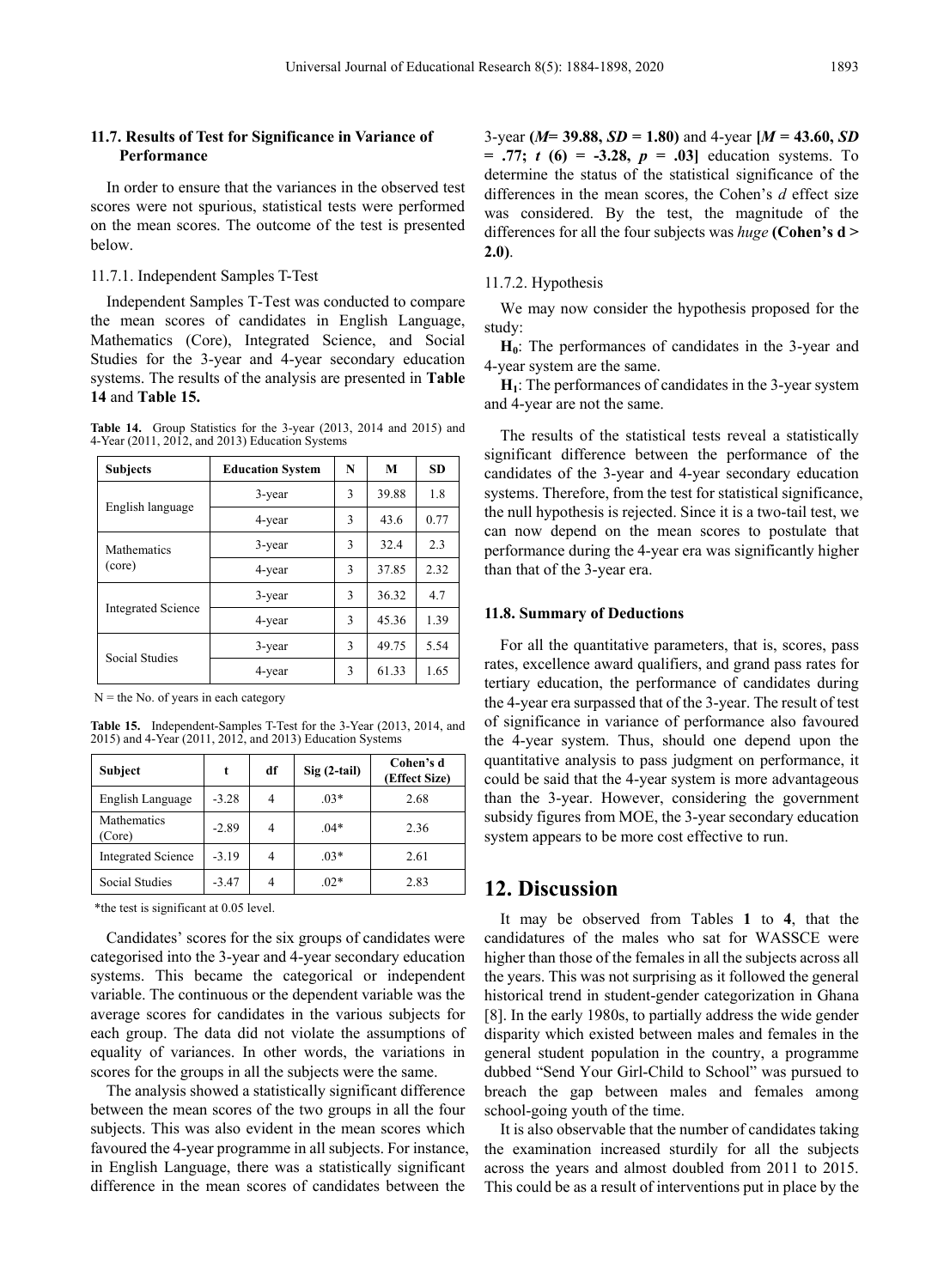Ghanaian government. These interventions include the School Feeding Programme, Capitation Grant, construction of more community day senior high schools, and general improvement in infrastructure and supply of equipment in the schools. The general increase in the population of the country may also have contributed to the observed increasing trend in the candidatures. According to Trading Economics [25], the population of Ghana increased from 25.39 million in 2011 to 27.85 million in 2015.

The analysis of the WASSCE results for the selected years showed that the general performance of students of the 4-year system was better than that of the 3-year, which is in sync with the rejection of the null hypothesis. Considering the performances based on the mean scores and pass rates between the two systems for instance, the antagonists of the 4-year may not deny the fact that the 3-year system is less advantageous in terms of academic performance. Thus, if one were to depend upon the quantitative analysis to pass judgment, then the protagonists of the 4-year secondary education policy would carry the day. This may sit well with Walsh [26] who documented that in the modern secondary school in Great Britain, the students attended a four-year course leading to an examination for the award of School Leaving Certificate. The four-year secondary education was maintained when the Comprehensive School system was instituted in Great Britain. In that system, students sat for the General Certificate of Secondary Education (GCSE) after four years of study. Davis and Jordan [6] also indicated that the American school structure has four years of high school education.

However, Japan, Hong Kong and Nigeria all run a three-year secondary education policy [4], [3], [19] just like Ghana currently does. One can infer that in spite of the statistical evidence which stands in favour of the 4-year secondary education system, the protagonists of the 3-year system may be right in their assertion that there are other factors to be considered in the determination of a secondary education policy for a country. These factors include reduction of school duration to obtain longer working years, and cheaper financing. Arguably, such factors are equally weighty issues beside academic performance. Since a government cannot spend the money it does not have on education, it stands to reason that the economics of the system may be placed highest in the order of considerations. In this connection, Glewwe and Muralidhara [12] posited that given the tight fiscal constraints under which governments of developing countries such as Ghana operate, a key issue for them is to identify the most cost-effective ways of achieving positive education and pursue those, whilst identifying the policies that are less cost-effective for possible abolishment. In that sense, **Table 6** shows that indeed, the Ghanaian 3-year secondary education policy is more cost-effective than the 4-year system. This may account for the reason why Ghana

reverted to the 3-year secondary education system after a three-year try with the 4-year system.

Yankah [27] proposed a hybrid secondary education policy in which students who are ready in three years should be permitted to write the final examination and move ahead, whilst those who would need more time are not denied the one-year-extra necessity. However, in the view of the author of this study, the challenge which a three-cum-four-year hybrid system may face is whether to spread the topics in the syllabus to cover three years of learning or four years, since students of both options may be in the same school or even in the same classroom. In a case where the syllabus is spread over three years, the 4-year cohort would be potentially redundant in the fourth year. On the other hand, should the syllabus be spread over four years, the 3-year cohort may not have covered all the syllabus to make them adequately prepared for the final examination at the end of the third year. Therefore, further discussions on a three-cum-four-year hybrid secondary education system may be necessary before its implementation.

#### **12.1. Framework for Optimal Education System**

As part of its objectives, the study sought to ascertain which one of the two systems is better in terms of cost-effectiveness, and would provide optimal education for the Ghanaian child. Conscious of the work of Glewwe and Muralidhara [12], the author of this research defines an optimal education system as follows:

An optimal education system is the one that is cost-effective and does not place undue pressure on existing resources; it is the one that produces good academic performance due to effective teaching and learning to attain goals set in the curriculum, increases the human capital of its graduates to churn out the requisite manpower with problem-solving abilities for the job market; and finally, it is the education system that yields high standard of living for the citizenry.

It is to this kind of desirable system that the author of this study equates an optimal secondary education system.

The efficacy of the 3-year and 4-year secondary education systems may also be compared by dwelling upon the definition of optimal education system given for this study and the results of the research. For this exercise, the identifiable characteristics in the definition are:

- i) Cost-effectiveness;
- ii) Low stress on existing facilities;
- iii) Little additional resources required;
- iv) Higher academic performance;
- v) Increased human capital of graduates;
- vi) Imparting of problem-solving abilities;
- vii) High living standard of citizenry.

In respect of cost-effectiveness, it may be observed from the research results that the 3-year policy is more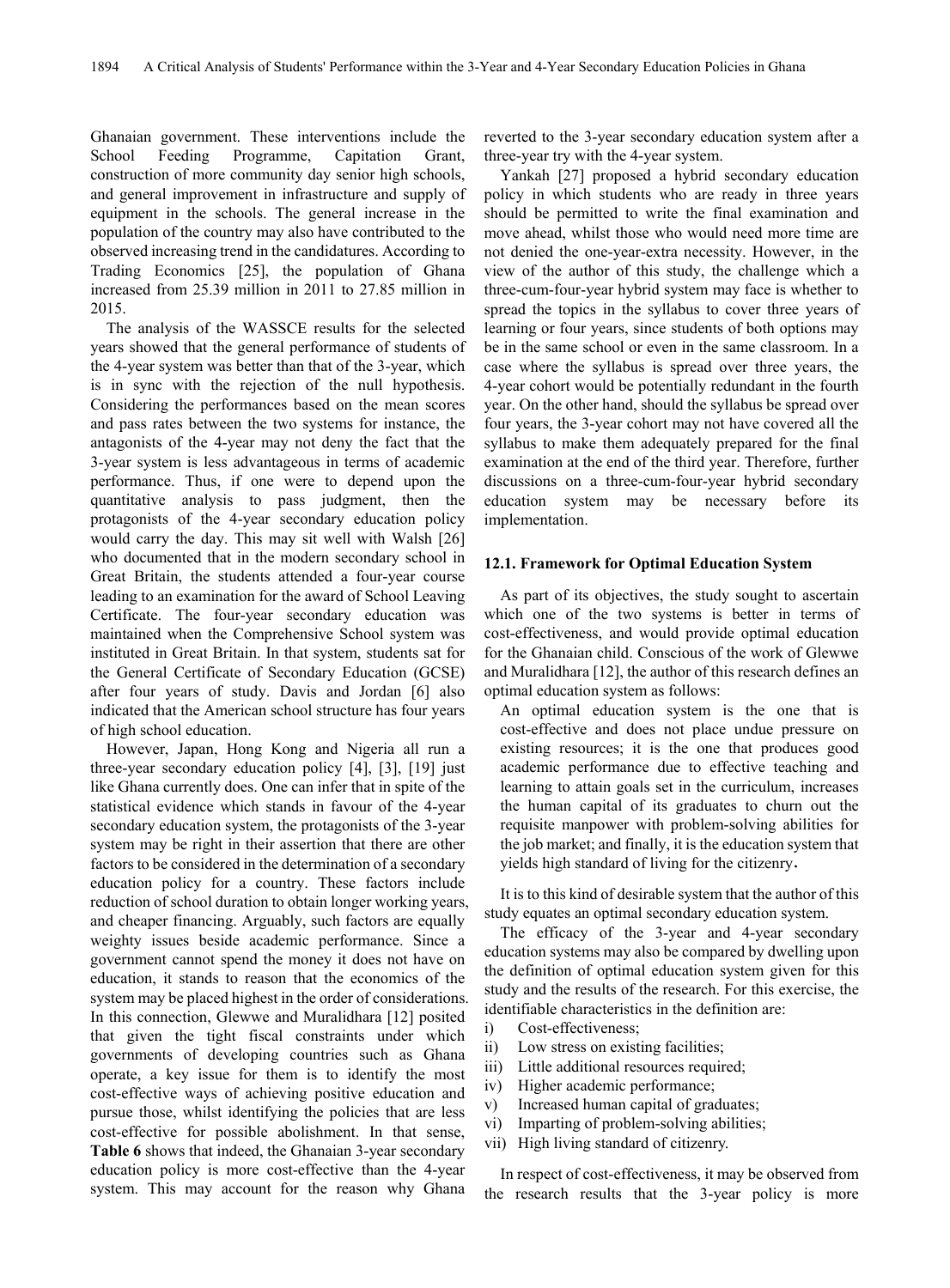affordable than the 4-year. In this connection, Covey [5] opined that there is a strong correlation between the viability or success of any enterprise and managing and reducing cost. He also stated that a company could easily be brought down to its knees through poor cost management. In the same vein, Levitt [14] postulated that the influence of multinational companies would continue to diminish giving way to the growth of more global companies. He explained that this is because global companies have found a cost-effective way of producing same commodities across the globe, and offering them for cheaper prices without compromising on quality. Levitt [14] claimed that by reducing cost, the global companies automatically increase their profitability. Thus, the cost-effectiveness factor may be accorded higher prominence in weighting over the others, since it has the potentiality of completely crippling the most well-thought out education policy. This assertion finds support in the work of Ollennu and Maloreh-Nyamekye [22] in which the researchers found that some education policies were truncated due to lack of funds. Therefore, the superior cost-effectiveness of the 3-year system over the 4-year is worthy of noting.

In a research work submitted in partial fulfilment of requirements for the award of Doctor of Philosophy degree, Ollennu [21] observed that the research participants, some of whom were protagonists of the 3-year secondary education system and others of the 4-year, unanimously agreed that the stress on existing educational facilities is lower in the 3-year system than the 4-year. Of course, it is obvious that if people are using a facility for a shorter time, the stress on it would be lower than when they use it for a longer period. Similarly, his research participants had no

disagreement that a shift from a 3-year to 4-year education system would require an immediate increment of resources to manage the system. These resources include both human and material since there would be more classes of students to handle. However, should the reverse happen, that is, a shift from 4-year to 3-year system, that challenge may not be encountered. Again, the protagonists of both policies were unanimous in their agreement that academic performance was better in the 4-year system than the 3-year. This viewpoint was supported by the outcome of the quantitative analysis in this study where all the parameters considered for academic performance favoured the 4-year system.

The issue of one system being better at increasing the human capital of graduates than the other, so far has no research data for comparison. However, the likelihood is that the two systems may possess equal potential of increasing the human capital of their products, except to note that the 3-year will arguably churn out manpower for the job market at a faster rate, while the 4-year may produce better matured human resource. In regard to imparting problem-solving abilities to graduates and yielding high living standards for citizenry, the participants of Ollennu's [21] research highlighted no difference in degree of output. This may be due to the fact that the two systems are equal in terms of these characteristics.

The seven identified characteristics of an optimal education system in this study, were converted by the author into parameters for a proposed framework for assessing the viability of an education policy. The proposed framework is outlined in **Table 16** below, and used for the comparison of the 3-year and 4-year secondary education policies.

| S/N            | <b>Characteristic of Optimal Education System</b> | 3-Year System | 4-Year System  |
|----------------|---------------------------------------------------|---------------|----------------|
|                | Cost-effectiveness                                | Yes           | N <sub>0</sub> |
| $\overline{c}$ | Low stress on existing facilities                 | Yes           | No             |
| 3              | Little additional resources required              | Yes           | N <sub>0</sub> |
| $\overline{4}$ | Higher academic performance                       | No.           | Yes            |
| 5              | Increased human capital of graduates              | Yes           | Yes            |
| 6              | Problem-solving abilities                         | Yes           | Yes            |
| $\mathcal{I}$  | High living standard of citizenry                 | Yes           | Yes            |

**Table 16.** Comparison of 3-Year and 4-Year Based on the Ollennu's Optimal Education Framework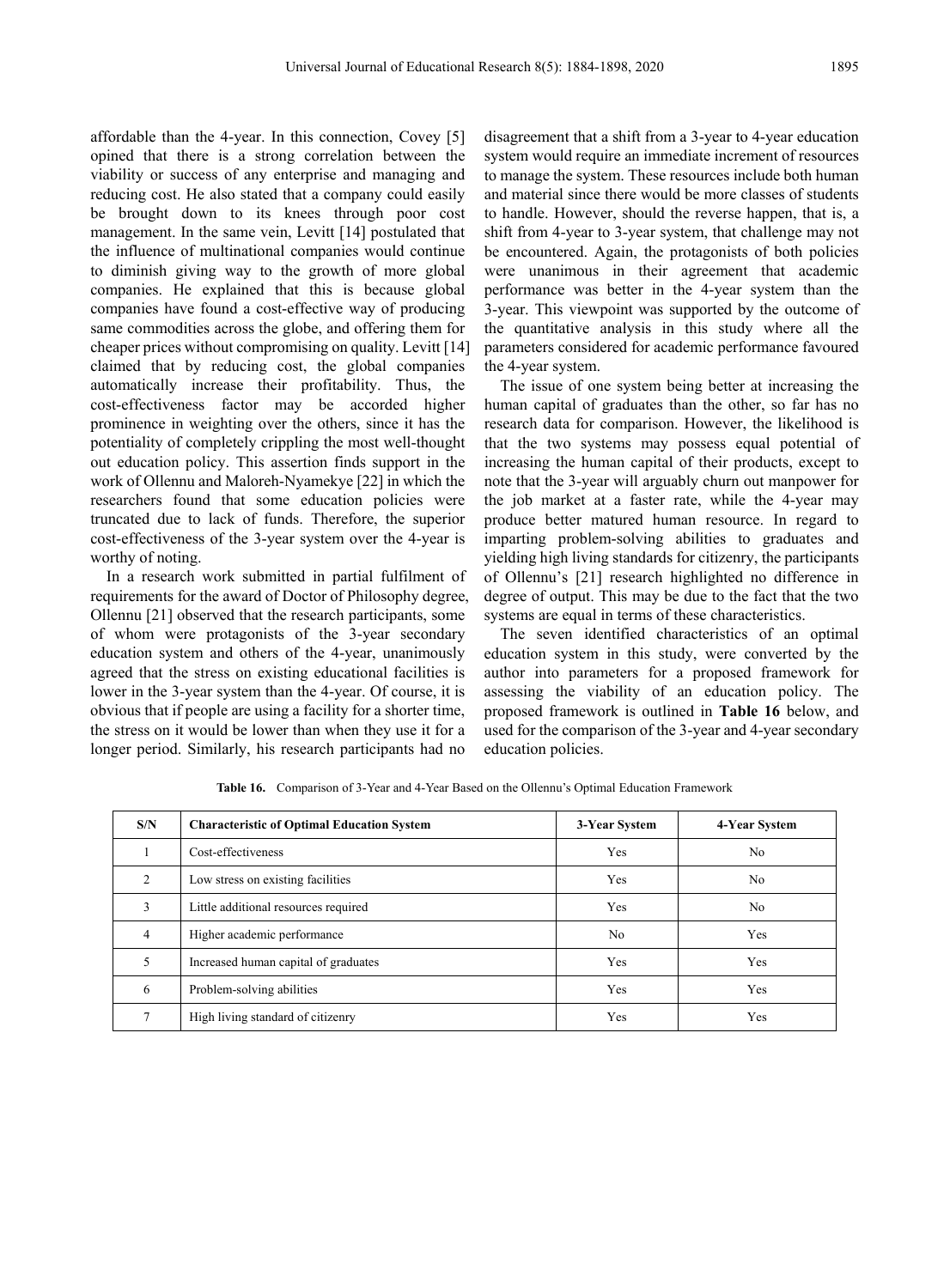The "Yes" and "No" used in the framework are not absolute. That is, a "Yes" does not mean a foolproof situation nor a "No" means a complete absence of the attribute. They are used in the comparative sense to give an appreciation of which is higher or lower than the other.

From **Table 16**, the 3-year secondary education policy has more "Yes" than the 4-year. This means that the 3-year secondary education policy with its cost-effectiveness and less stress on existing facilities and resources, appears to be the better fit for the definition of an optimal education system in this study. This may explain why the academically high-performing nations opt for the 3-year system against the 4-year, despite the superior academic performance of the 4-year.

This outcome also supports the recommendation by the protagonists of the 3-year secondary education policy, that Ghana should maintain the 3-year system. From the findings of this study, if the 3-year system is to be maintained, then the teacher-student contact hours would need to be improved to bring it closer to the time-on-task offered by the 4-year system. This will boost academic performance and make it comparable to that of the 4-year system. To achieve this, there may be the need for improved teacher motivation and increased supply of teaching-learning materials.

## **13. Recommendations**

#### **13.1. Recommendations for Choice of Education Policy**

Based on the findings of the study, the author of this study proposes that an education system made of 6-year primary, 2-year junior high school and 4-year senior high school  $(6+2+4)$  may be a better alternative to the existing 6+3+3 (6-year primary, 3-year JHS and 3-year SHS) education system. The author is of the view that this proposal would satisfy those who opt for the 4-year secondary education, but at the same time, will not elongate the total pre-tertiary schooling duration. The maintained 12-year duration of pre-tertiary schooling in this 6+2+4 system may also be appealing to those who opt for the 3-year system owing to its advantage of reduced length of schooling and, for that matter, cost of education. Should this option be considered, it would be more beneficial to facilitate the transition from primary to junior high school with a standardised formative test to determine the educational attainment of the pupils at that level. This would facilitate the determination of what early interventions may need to be applied to assist the handicapped pupils in their academic progression. Since the test at this level is not summative, there would not be the need for certification.

Additionally, the author recommends that the 6+2+4 educational system should have an enhanced technical and vocational education options. Furthermore, the system should be designed to drive graduates to acquire a more innovative and problem-solving posture in life. This could make them job-creators rather than job-seekers. To attain this, students should be required to undertake project work on societal problems they have identified and come up with workable solutions. To evaluate learners' educational achievement, a more holistic assessment may be introduced to measure students' problem-solving abilities, not just along the liberal arts lines, but also in the technical and vocational areas.

In the view of the author, the proposed  $6+2+4$  education system is superior to Yankah's [27] three-cum-four-year hybrid system since it does not have the challenge of spread of syllabus amongst different groups. It does not also present the complexity that will compel policymakers to seek policy adjustments to cater for the coexistence of different cohorts.

The author believes that the  $6+2+4$  education system is a worthwhile venture which could end the debate on which secondary education policy Ghana should follow to optimise and stabilise its educational system.

#### **13.2. Recommendations for Future Research**

For future research work, instead of using just the core subjects for the study, a combination of the core and some popular elective subjects from each of the programmes of the SHS course may be used in an expanded study to clarify or confirm the findings of this study; and to provide further empirical data to strengthen the research basis for the educational policy process in Ghana. Future researchers may also interrogate the hybrid secondary education and 6+2+4 pre-tertiary system and confirm how far they could lead to an optimal education system for the country, based on the proposed Ollennu's framework in **Table 16**.

Through the quantitative analysis in this study, useful information has been provided upon which future researchers could build their study themes in the area of formulation and administration of educational reform policies. The proposed educational policy analysis framework is an addition to knowledge and may also provide a basis for further research work.

# **14. Implications of the Findings for Government**

Instead of a straight 3-year or 4-year secondary education, leading to  $6+3+3$  or  $6+3+4$  education systems, the author made a proposal to the effect that the educational system could follow a 6-year primary, 2-year junior high school and 4-year senior high school (6+2+4) trajectory. This would precipitate as 8-year basic and 4-year secondary education system. The author of this research is of the opinion that the proposal has much merit. It also leaves the length of schooling unchanged. Therefore, it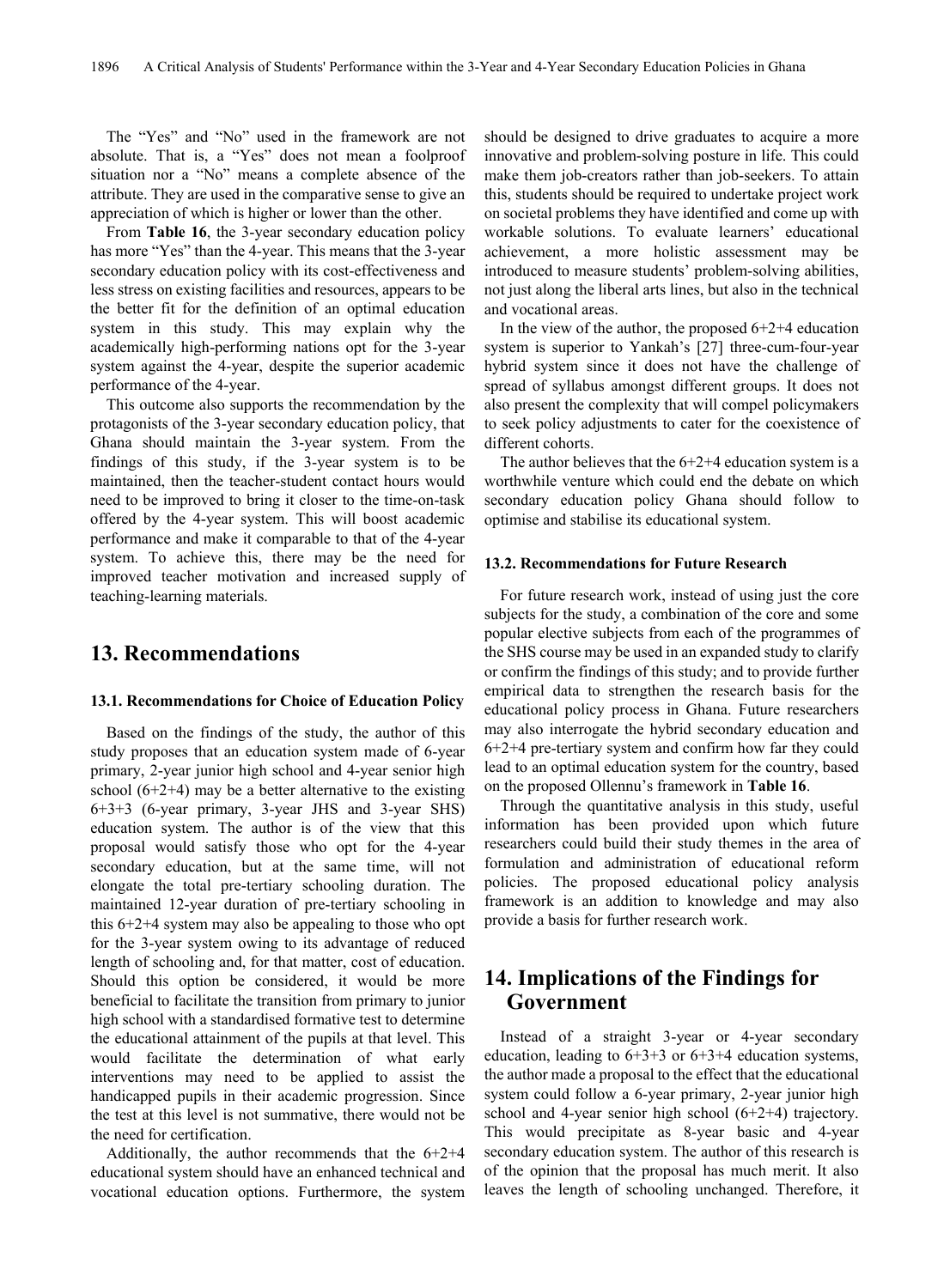may be profitable if the government gave it some consideration should the government decide to move away from the 3-year secondary education policy. Of course, a change of this nature cannot be sudden. Broad-based consultations with stakeholders would have to be undertaken, since it may involve a review of the curriculum, re-training of teachers and re-defining of the use of some infrastructure. For the consultation exercise, the Consultation Model designed by Ollennu and Maloreh-Nyamekye [22] may be followed. To give assurance that the right things are being done, the government will have to set up a committee to critically interrogate the various options including the three-cum-four-year hybrid secondary education system and the existing 3-year system, with a view to determining their merits and demerits. Probable challenges that may be envisaged include expansion of infrastructure and appreciable improvement of capitation grants and budgetary allocations for running of the schools, should any of the systems with 4-year secondary education be selected.

The study has also provided government with research basis for education policy formulation and implementation, as against the former times when there were no detailed research findings and empirical data to dwell upon for decision-making on this matter.

# **15. Conclusions**

The study was designed to interrogate the 3-year and 4-year secondary education policies with the intent of determining which one will be an advantageous education system for Ghana. The findings of the study showed that the 4-year system is more advantageous in relation to academic performance, but the 3-year system is economically more meritorious. However, there is also the option of a 6+2+4 pre-tertiary education system which the author believes is worthwhile for the country. Therefore, it may be recommended to the Ghanaian government to constitute a committee to investigate the viability of the proposal alongside the findings, through broad-based consultation of educationists, interest groups and other relevant stakeholders. In consideration of the necessity to develop a stable secondary education system for Ghana, it is the candid conviction of the author of this study that the findings of this research will contribute immensely to the attainment of that goal.

# **REFERENCE**

[1] Adu-Gyamfi, S, Donkoh, WJ, & Addo, AA 2016, Educational reforms in Ghana: Past and present, *Journal of Education and Human Development*, vol. 5, no. 3, pp 158-172.

- [2] Cheng, YC 2005, A new paradigm for re-engineering education: globalization, localization and individualization, in Cheng, YC 2009, Hong Kong educational reforms in the last decade: reform syndrome and new developments, *International Journal of Education Management*, vol. 23, no. 1, pp. 65-86.
- [3] Cheng, YC 2009, Hong Kong educational reforms in the last decade: reform syndrome and new developments, *International Journal of Educational Management*, vol. 23, no. 1, pp. 65-86.
- [4] Center for US-Japan Comparative Social Studies (USJP) 2016, *Japanese education in the 21st Century*. Available from: [www.usjp.org](http://www.usjp.org/)*.* [30 January 2016].
- [5] Covey, SR 2004, *The 7 habits of highly effective people*, Free Press, New York, NY.
- [6] Davis, JE & Jordan, WJ 1994, The effect of school context, structure, and experience on African American males in Middle and High school, *Journal of Negro Education,* vol. 63, no. 4, pp. 570-584.
- [7] Djangmah, JS & Akyeampong, DA 1995, 'Senior secondary school duration', Daily Graphic1995, in Djangmah, JS, Addae-Mensah, I & Agyeman, DK 2009, *The case for the 4-year senior high school*, A presentation at the National Forum on Duration of Senior High School Education in 2009, Accra, Ghana.
- [8] Djangmah, JS 2012, *Socio-economic divide in background of children and its reflect in education of children*, Programme Engmann-Klufio-Datsa Commerative Lectures, pp. 9-10.
- [9] Eisenschmidt, E & Niglas, K 2014, Implementing a design research approach and facilitating networking in the process of educational change, *International Journal of Multiple Research Approaches,* vol. 8, no. 2, pp. 221-232.
- [10] Eshun, FM 2013, *The 2007 educational reform and its challenges*, Modern Ghana. Available from[:](https://www.modernghana.com/news) [https://www.](https://www.modernghana.com/news) [modernghana.com/news.](https://www.modernghana.com/news) [15 July 2013].
- [11] GhanaWeb 2017, *The Country Ghana*. Available from: [www.ghanaweb.com/GhanaHomePage. \[22 April 2017\]](http://www.ghanaweb.com/GhanaHomePage.%20%5b22%20April%202017).
- [12] Glewwe, P & Muralidharan, K 2015, Improving school education outcome in developing countries: evidence, knowledge gaps, and policy implications, *Research on Improving Systems of Education.* Available from: www.bsg.ox.ac.uk/RISE\_WP-001. [18 April 2018].
- [13] Kale-Dery, S 2015, 'B/A tops in exam fraud in 2014 WASSCE', *Daily Graphic,* 12 March 2015, p. 3.
- [14] Levitt, T 1983, The globalization of markets, *Harvard Business Review*, vol. May-June, reprinted by The McKinsey Quarterly, pp. 2-20.
- [15] Malcalm, E 2012, *Ghana's Educational Policymakers and Their Impact on Information and Communication Technology Education: A Case Study of a Ghanaian Model Senior High School,* PhD thesis, Ohio University. Available from: OhioLINK [01 December 2016].
- [16] Modern Ghana 2009, Why Ghana returned to three-year senior high school. Available from[:http://www.moderngha](http://www.modernghana.com/news) [na.com/news.](http://www.modernghana.com/news) [3 February 2017].